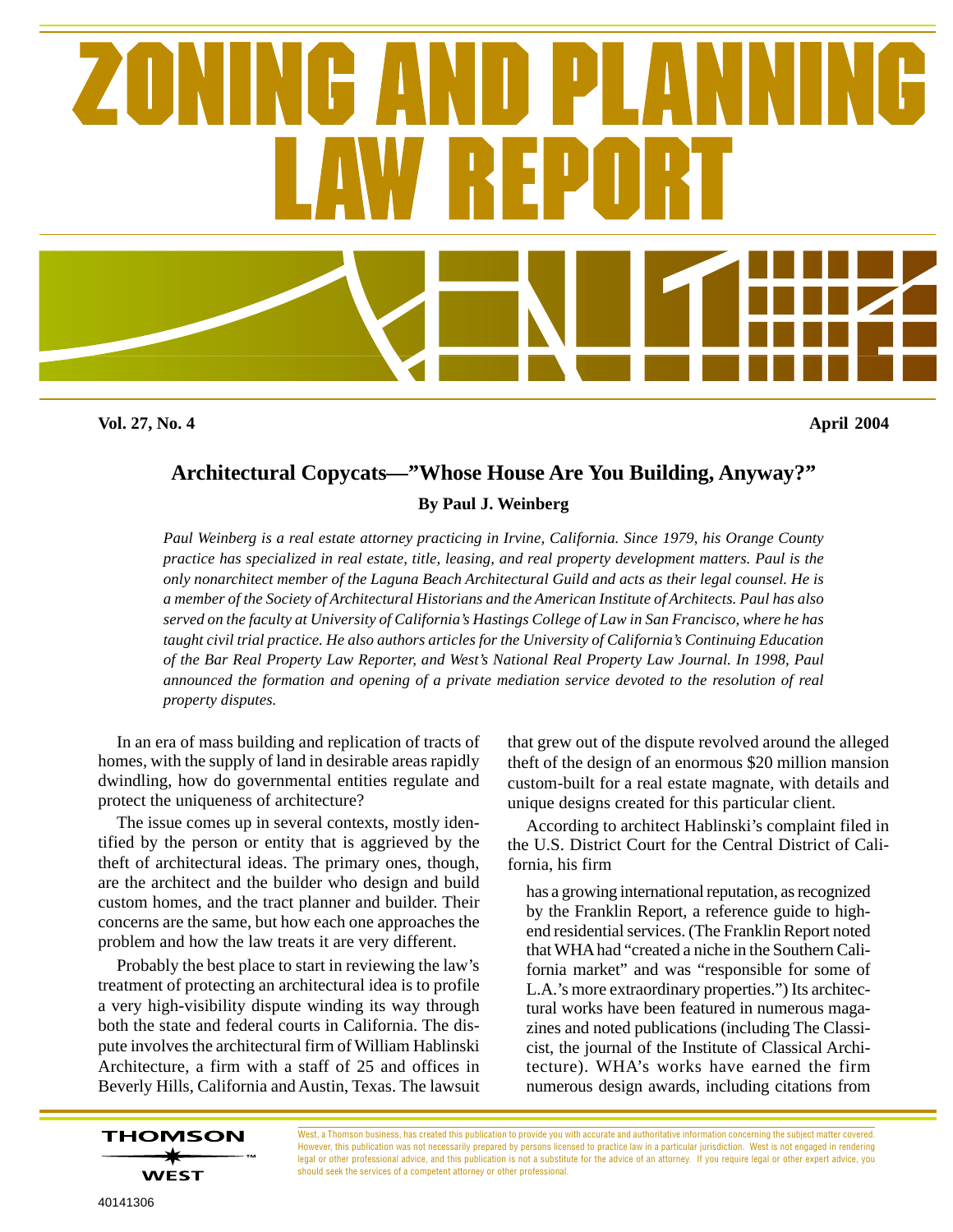the American Institute of Architecture (AIA) … The firm has designed dozens of exclusive, luxury homes for clients, many of which are in the 15,0000 to 20,000 square foot range. The total cost of these homes is millions of dollars…. WHA's charges for designs and related services generally range from \$300,000 to \$500,000 … WHA clients include famous actors and television personalities (such as Warren and Annette Beatty and Arnold Schwarzenegger and Maria Shriver), business people and other celebrities, most of whom require confidentiality from WHA about their projects. WHA clients expect that WHA will create for them a one-ofa-kind home based on WHA's unique designs.<sup>1</sup>

This is potentially incendiary information; if architects know that someone can misappropriate a custom residential home design and get away with it, the sanctity of their copyright to the unique architectural ideas and plans is in jeopardy.

A *Los Angeles Times* article dated September 18, 2003, detailing the situation and explaining its ramifications, laid out just how similar in design and content the plans for the new house that the defendants had allegedly copied and misappropriated were:

Two of Hablinski's employees—Dave Hogan and Richard Giesbret—in April [2003] happened to drive by a construction site on Marilyn Drive in Beverly Hills. Hogan commented on the fine detailing on a pediment piece over a doorway. The men decided to take a closer look.

"I looked at the whole façade and said, 'This is the Fred Sands house,'" Hogan said.

Stunned, the men ventured inside and found what they considered striking similarities to the Sands' residence in the floor plan and within individual rooms, including the dining room, the media room, the library and the gym.

During their tour, a worker laid drawings for the house on the floor. The size of the sheets appeared to be identical to that of the plans for the Sands' residence, which is now nearing completion seven miles to the West.

There were variations, to be sure, because the Beverly Hills lot was much smaller then the Sands'. The garage wing, for example, was different, but Hogan said he realized that later that it was just like a wing design for a previous Hablinski project.

Then Hogan noticed that a logo and website for MSH Design appeared in the same place where the William Hablinski Architecture logo was positioned on the original Hablinski drawings. MSH Design is the firm of Mehran Shahverdi, who once worked for Hablinski.2

The immediate damage that can be caused to an architect of the reputation that William Hablinski and his firm have is clear—a misappropriation like the one he's alleged damages his and his firm's credibility with a good professional client. Clients at that economic level pay for a unique design tailored to their needs and wants, particularly in an atmosphere like that of Beverly Hills, where status, social position, and the desire for a unique "architectural statement" drive the decision about which architect to hire and, more importantly, the value and worth of the work once it is completed.

Hablinski, and architects like him, have a great deal to lose if this conduct proliferates. The conduct that Hablinski and his partner Manion are complaining about is that defendant Shahverdi, while employed as a "job captain" with Hablinski's office, learned of the Sands' residence and got access to the Sands' design drawings and plans because he was assigned to do work on them. As Hablinski himself explained it: "He was titled a 'job captain.' He worked with the project's superintendent and produced working drawings and technical drawings and performed a period apprenticeship with us."3

Hablinski went on to indicate his aesthetic complaint: "One of the big differences between the Shahverdi house and what we are doing is the lack of depth of authenticity and the lack of level of detail."4 Hablinski's lawyer, Peter J. Bezek noted, "My client has the understandings and expectations of trust and confidence from his clients. He is using trade secrets, not exposing the clients in his homes to outside scrutiny. Confidentiality is his hallmark ... Someone's making a great deal of money on the plans of someone else."5

These issues and concerns go to the heart of what makes an architect both unique and successful: the ability to design and construct works that people are willing to pay large sums for *and that the architect can retain rights to.*

The owner of the structure also is deeply affected:

[Sands] and his wife, Carla, were quite unsettled when Hablinski told them of the situation. "My wife and I didn't sleep for three nights," Sands said. A prominent broker has put the value of his house at \$20 million dollars. "After spending \$500,000 for the architecture, for somebody to come along and knock off those plans is not comprehensible." Sands said. "I could see using this as your point of inspiration. But to have my wife's bathroom be the same and the molding in the dining room be the same and to have somebody put those renderings on their website is unbelievable."6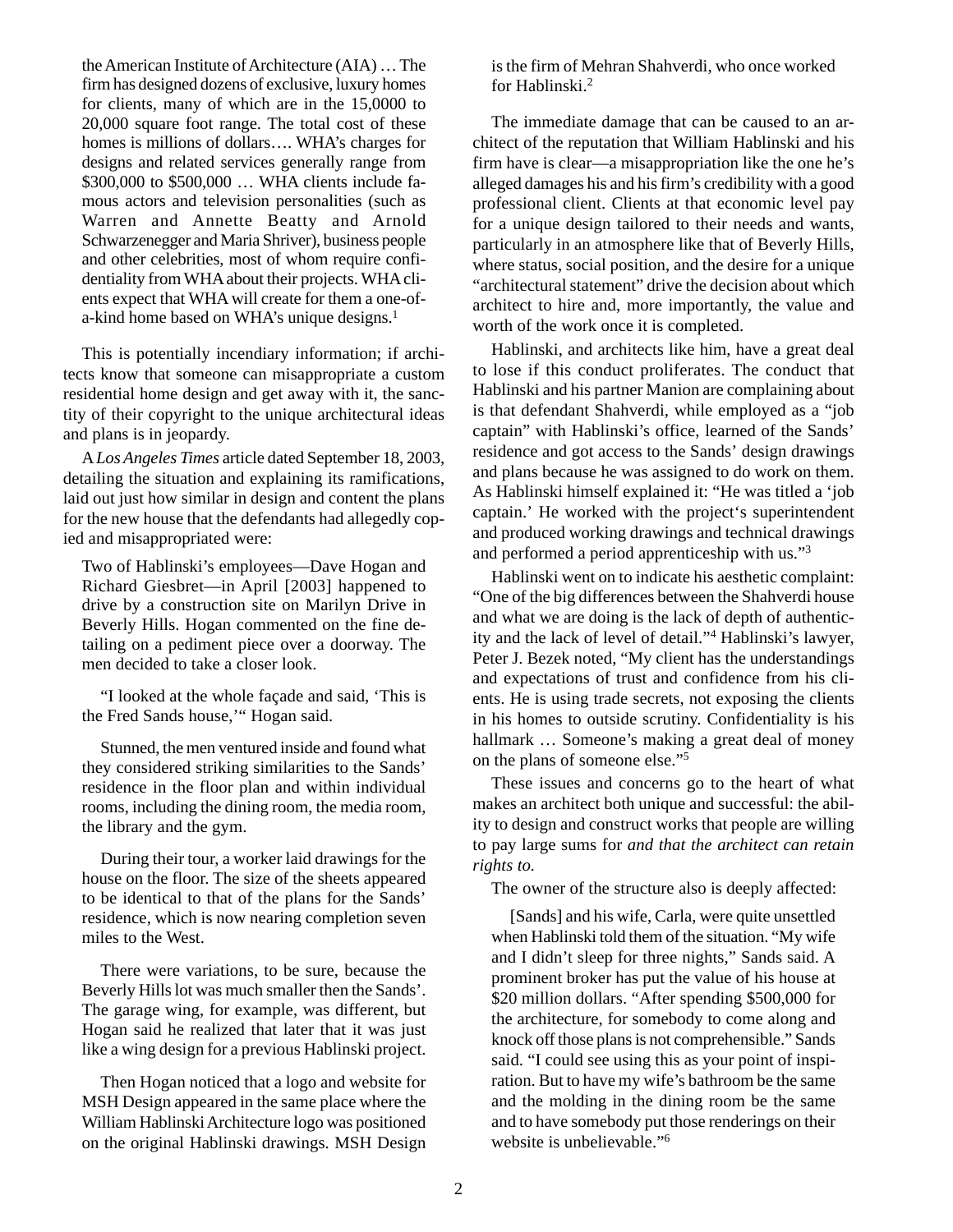Against this backdrop of concerns by both owners and architects, how does the law protect this work? Most of the protection is statutory, in the form of a law enacted in 1990 by the U.S. Congress and known as the Architectural Works Copyright Protection Act of 1990 (P.L. No. 101-650, 701, 703, 104 Stat. 5128, 5133). The Act is codified in scattered sections of Title 17 of the United States Code, including §§101(5), 102(a)(8), and 120).

This law, though, really provided architects only limited protection:

Despite the Act's good intentions, it provides inadequate guidance for determining exactly what architectural works should be protected. While the legislative history might have provided some basis for filling in this gap, it in fact created further confusion. Three major problems exist with the Act and its legislative history. First, the legislative history's definition of what is protected under the Act is too restrictive and may exclude works deserving architectural protection. Second, the legislative history's equivocal wording leads to confusion as to whether architectural works can receive dual protection as both sculptural and architectural works. Finally, the Act's legislative history proposes a "functionality test" to determine what aspects of a constructed architectural work are protected. Under this test, *if design elements are determined by functional considerations, they are not copyrightable*. Hence, the functionality test could exclude most architectural works from protection if it is interpreted narrowly or restrictively.8

The best way to independently determine how narrow this Act is, though, is to go back and look at how it defines the critical terms and what remedies it provides. 17 U.S.C.A. § 101 defines an architectural work as "The design of a building as embodied in any tangible medium of expression, including a building, architectural plans, or drawings. The work includes the overall form as well as the arrangement and composition of spaces and elements in the design, *but does not include* individual standard features." (Emphasis added.)

17 U.S.C.A. § 102(a) gives direct copyright protection of architectural works: "Copyright protection subsists … in original works of authorship[.] Works of authorship include … architectural works."

17 U.S.C.A. § 120 gives an out to people wanting to make pictorial representations of an architectural work, and to an owner who may wish to alter or demolish the work:

(a) Pictorial representations permitted.—The copyright in an architectural work that has been constructed does not include the right to prevent the making, distributing, or public display of pictures,

paintings, photographs, or other pictorial representations of the work, if the building in which the work is embodied is located in or ordinarily visible from a public place.

(b) Alterations to and destruction of buildings.— Notwithstanding the provisions of Section 106(2), the owners of a building embodying an architectural work may, without the consent of the author or copyright owner of the architectural work, make or authorize the making or alterations to such building, and destroying or authorize the destruction of such building.

Now we know that federal law will give an architect copyright protection, at least as far as making sure that both the plans and the building itself get copyright protection. So now the question arises, how far can someone go in modifying a design to escape the clutches of Architectural Works Copyright Protection Act? That depends on how "substantially similar" the allegedly purloined design and the original one are. The latest expression of that issue is the 2002 case of *Sturdza v. United Arab Emirates*. 9

This case involved a dispute between two architects, one of whom, Elena Sturdza, accused the other, Angelos Demetriou, of stealing her design for an embassy for the United Arab Emirates. In 1993, the UAE held a competition for the architectural design of a new embassy and chancery building that it planned to building in Washington, D.C. It provided competitors with a "program manual" detailing requirements for various aspects of the design. The manual indicated that the UAE sought a

## ZONING AND PLANNING **LAW REPORT**

**Editorial Director** Tim A. Thomas, Esq.

**Contributing Editors** Patricia E. Salkin, Esq. Kenneth H. Young, Esq.

**Electronic Composition** Specialty Composition/Rochester Desktop Publishing

Published eleven times a year by West, a Thomson business Editorial Offices: 50 Broad Street East, Rochester, NY 14694 Tel.: 585-546-5530 Fax: 585-258-3774 Customer Service: 610 Opperman Drive, Eagan, MN 55123 Tel.: 800-328-4880 Fax: 612-340-9378

> Copyright 2004 West, a Thomson business ISSN 0161-8113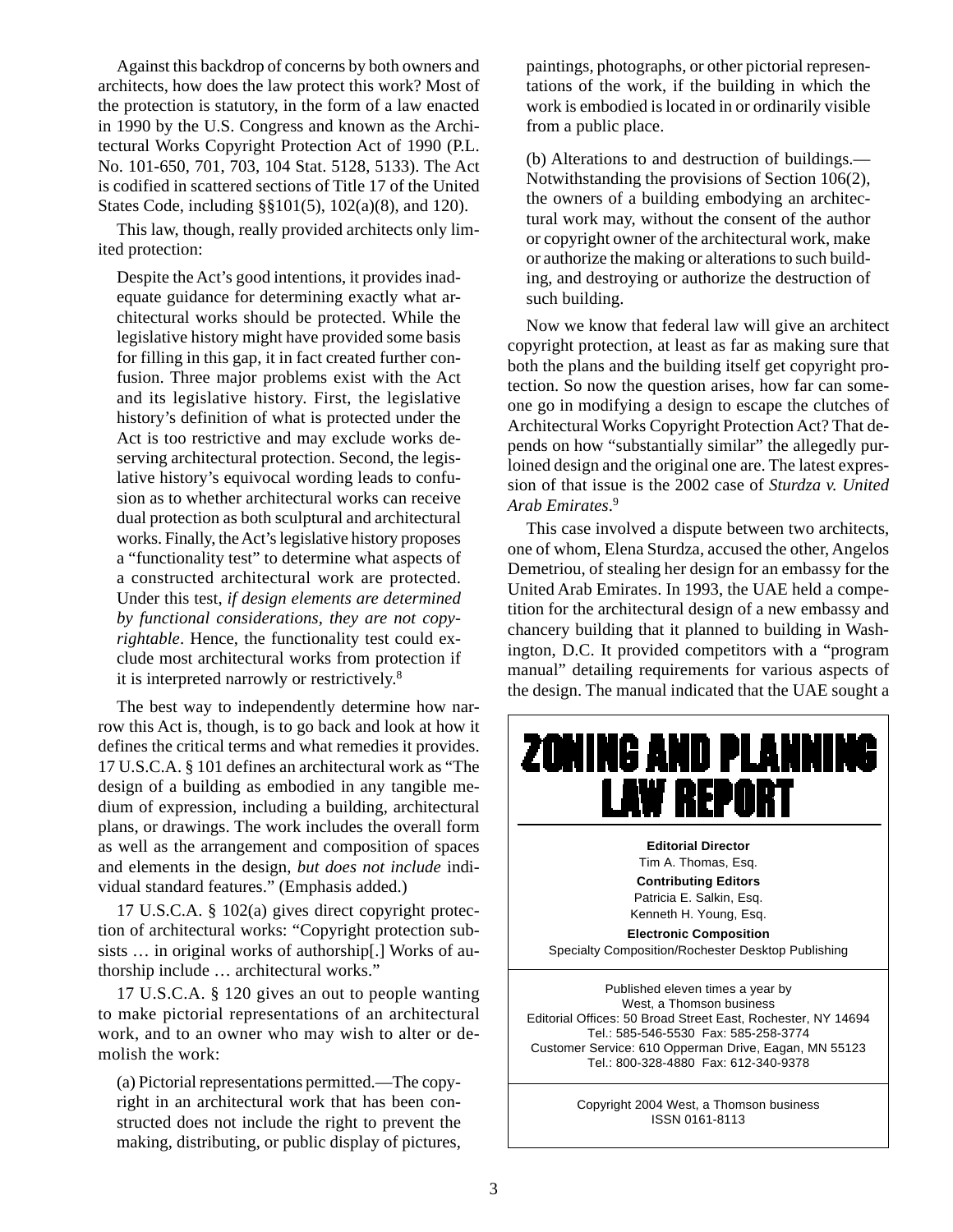" modern, sophisticated multi-use facility expressing the richness and variety of traditional Arab motifs."

Sturdza and Demetriou both submitted designs. A jury comprised of architects and civil engineers judged the competition entries, and in late 1993, the UAE informed Sturdza that she had won.

Sturdza and the UAE then began contract negotiations, exchanging eight contract proposals over the course of the next two years. Over the course of the three years following the announcement that she'd won, the UAE asked Sturdza to make a number of changes in the design. At the conclusion of all of this work, according to Sturdza's lawsuit, the UAE then decided not to sign the architectural services agreement with her, and broke off its contacts with her. This all took place in late 1996.

In late 1997, Sturdza learned that the UAE had presented an embassy design to the National Capital Planning Commission. Visiting the Commission and obtaining a copy of the design, Sturdza discovered that not only was it Demetriou's design, but also that it differed from his 1993 competition entry and, according to Sturdza, "copied and appropriated many of the design features that had been the hallmark of her design."10

Sturdza filed suit in the U.S. District Court for the District of Columbia against both the UAE and Demetriou and claimed, among other counts, violation of copyright. The lower court threw the matter out on a summary judgment motion, finding that there were enough differences between the Demetriou design and the Sturdza design to make it unlikely that any court or jury could find that any copyright protection was breached. Sturdza appealed, and found a more sympathetic appellate court.

The appellate court gave an excellent summary of the "substantial similarity" test that is surely going to be important in deciding the Hablinski matter, and a host of others that have now been brought around the country:

To prevail on a copyright claim, plaintiff must prove both ownership of a valid copyright and that the defendant copies original or 'protectible' aspects of the copyright work. [Citations omitted.] The plaintiff must show not only that the defendant actually copied the plaintiff's work, but also that the defendant's work is 'substantially similar' to protectible elements of the plaintiff's work. [Citations omitted.] …

The substantial similarity inquiry consists of two steps. The first requires identifying which aspects of the artists work, if any, are protectible by copyright. "*[N]o author may copyright facts or ideas.* The copyright is limited to those aspects of the work—termed 'expression'—that displays the

stamp of the author's originality." [Citation omitted.] Using Shakespeare as an example, Judge Learned Hand explained the distinction between protectible expression and unprotectible ideas:

If Twelfth Night were copyrighted, it is quite possible that a second comer might so closely imitate Sir Toby Belch or Malvolio as to infringe, but it would not be enough that for one of his characters he cast a riotous knight who kept wassail to the discomfort of the household, or a vain and foppish steward who became amorous of his mistress. These would be no more than Shakespeare's "ideas" in the play, as little capable of monopoly as Einstein's Doctrine of Relativity, or Darwin's theory of the Origin of Species.<sup>1</sup>

The appellate court described another aspect or portion of the architectural ideas that were not protected either: "Also relevant to this case, copyright protection does not extend to what are known as '*scènes à faire*,' i.e., 'incidents, characters, or settings which are as a practical matter indispensable, or at least standard, in the treatment of a given topic[.]' "<sup>12</sup>

The court continued its explanation:

Once unprotectible elements such as ideas and *scènes à faire* are excluded, the next step of the inquiry involves determining whether the allegedly infringing work is "substantially similar" to protectible elements of the artist's work. "Substantial similarity" exists where "the accused work is so similar to the plaintiff's work than an ordinary reasonable person would conclude that the defendant unlawfully appropriated the plaintiff's protectible expression by taking material of substance and value." [Citation omitted.] Substantial similarity turns on the perception of the "ordinary reasonable person" or "ordinary observer" [Citation omitted.] $13$ 

At this point in the opinion, the *Sturdza* court was focusing on trying to enunciate a test of what goes to the essence of what is protectible. If ideas in generic elements of an architectural design aren't, then what is? And perhaps more importantly, who would be in a position to make that decision? Here is what the court had to say:

The substantial similarity determination requires comparison not only of the two works' individual elements in isolation, but also of their "overall look and feel." [Citation omitted.] "[A]n allegedly infringing work is considered substantially similar to a copyrighted work if the ordinary observer, unless he set out to detect the disparities, would be disposed to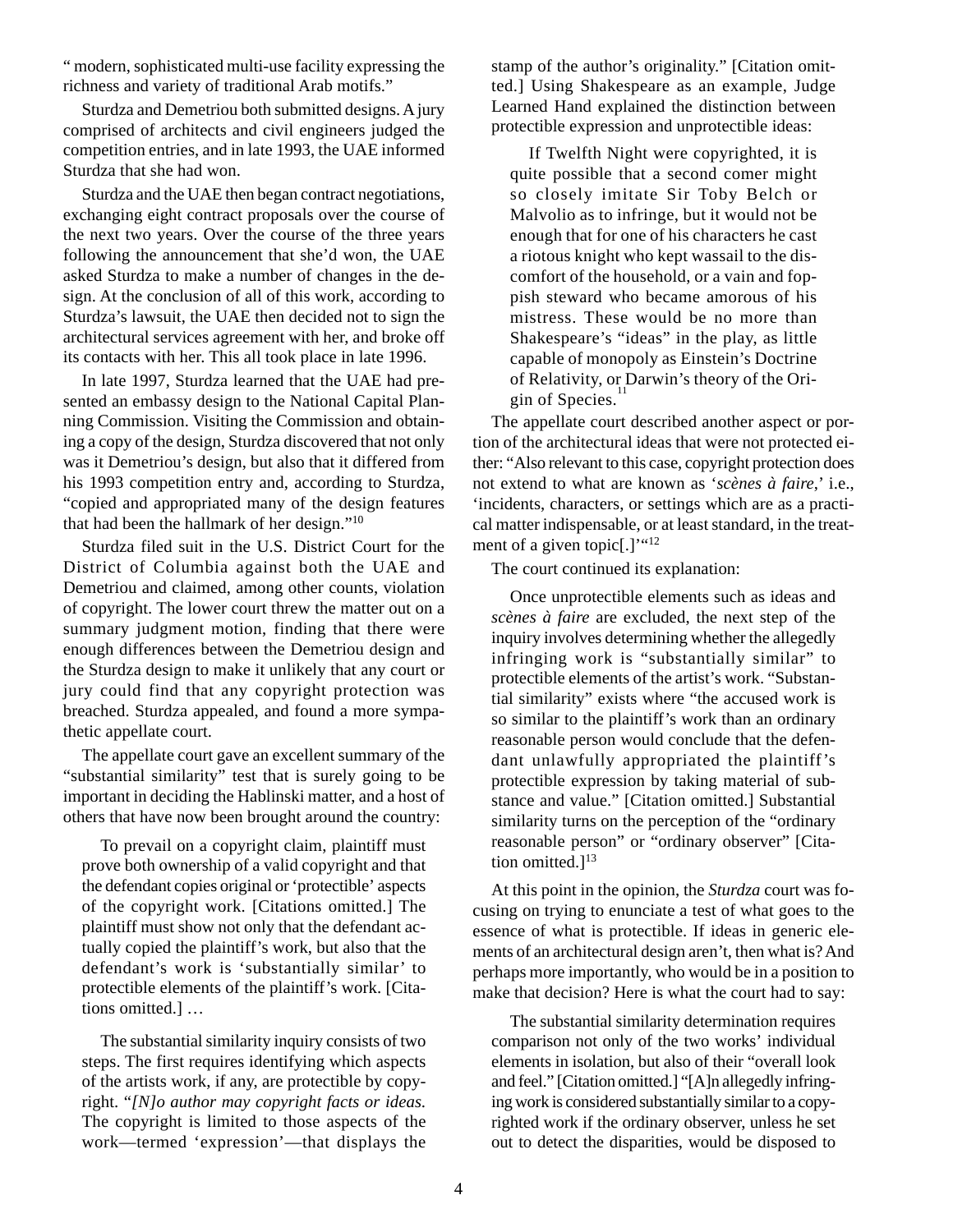overlook them, and regard their aesthetic appeal as the same." [Citation omitted.] *Put another way, "[t]he touchstone of the analysis is the overall similarities rather than the minute differences between the two works."* [Citation omitted.] Considering the works as a whole is particularly important because protectible expression may arise through the ways in which artists combine even unprotectible elements. *For example, while color is not protectible, the manner in which an artist "selects, coordinates, and arranges" color may be.*<sup>14</sup>

So now we know that case law indicates that the analysis is to be done *based not on differences, but similarities*. So what generic ideas did the *Sturdza* court throw out in getting to the point of whether Sturdza had a protectable interest?

The district court … "filter[ed] out" those elements of Sturdza's design it viewed as unprotectible ideas: "domes, wind-towers, parapets, arches and Islamic patterns." [Citation omitted.] According to the district court, Sturdza's expression of these elements, but not her use of them, is protectible. We agree with this aspect of the district court's decision. In and of themselves, domes, wind-towers, parapets, and arches represent ideas, not expression. [Citations omitted.] … Particular shapes such as diamonds or circles that comprise a given pattern, however, do not constitute ideas.15

Proceeding item by item, the district court then meticulously compared how the concepts of domes, windtowers, parapets, arches and decorative patterns (referred to by the district court as "Islamic" patterns) are expressed in the two designs. At the level of protectible expression, the district court concluded, the designs were decidedly different. But the Court of Appeals disagreed:

Here we part company with the district court. Although we agree that Demetriou's design differs from Sturdza's, we think the district court overlooked several important respects in which Demetriou's design expresses particular architectural concepts quite similarly to Sturdza's. *We also see significant similarities in the "overall look and feel" of the two designs.* . . .

We begin with the ways in which Demetriou's expression of architectural concepts mirrors Sturdza's. Consider the domes. Although we agree that Demetriou's dome differs from Sturdza's in some respects—Demetriou's is opaque and positioned toward the front of the building, while Sturdza's rises directly over the building's central section and is made of "glass[,] … allowing light in through the pattern," [citation omitted]—in other respects, Demetriou's dome appears quite similar. Viewed from the front, both domes appear to rise from the center and toward the front of the buildings. Both domes rise to essentially the same height, correspond in width to the buildings' midsections, and taper gently upward to a point. Although the domes have different decorative patterns, the patterns create a similar effect. Sturdza encircles her dome with three bands of pointed arches, largest at the dome's base and becoming progressively smaller toward its top. Her arches' decreasing size and pointed shape create a feeling of upward movement from the dome's base towards its top. Demetriou creates a similar effect by covering his dome with diamonds whose upper points correspond with Sturdza's pointed arches and that (like Sturdza's arches) become progressively smaller toward the top of the dome. Finally, Sturdza gives her domes a ribbed effect by raising the edges of the arches above the dome's surface; Demetriou creates a similar effect by accenting his diamonds' edges.<sup>16</sup>

This is a mouthful at best, and a very vague and ambiguous standard at worst. It does not really give an architect a "safe harbor" to know when and how his designs and plans are protected. However, the one thing that the Act does is give the architect some tremendous damages ammunition. As a recent National Law Journal article indicated, damages awards in these kinds of cases can be substantial:

Defendants can get slammed because the law allows for statutory damages, designed to deter future infringement, as high as \$100,000 for willful violations. Damages add up when they include disgorged profits from the copycats.

Take, for example, the \$1.5 million dollar settlement in Humphries. The architectural fee would have been only a couple of hundred thousand dollars … factoring in the profits of a large, high-end rental property takes the potential damages into the tens of millions . . .

The prospect of taking a heavy hit is what prompts most defendants to settle $[.]^{17}$ 

The damages awards, though, are more substantial when a tract or mass builder misappropriates a set of plans and then replicates it on a mass basis. The National Law Journal article discusses in brief the signature case, *Kipp Flores Architects, LLC v. Signature Homes, LLC*. 18 As the article put it:

Before the 1990 law, building plans could be copyrighted because they were drawings … The buildings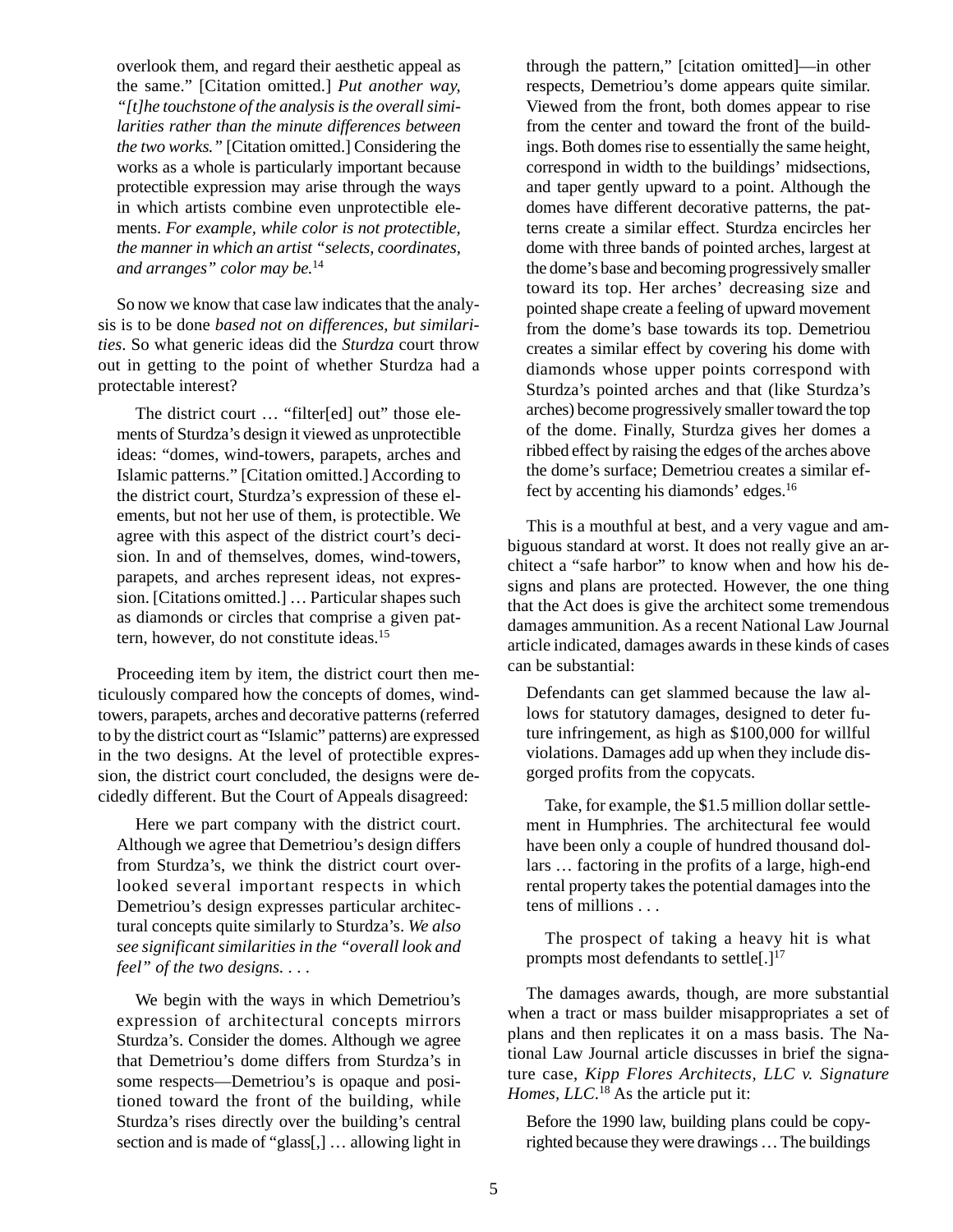they depicted could not be protected, however, because they were considered utilitarian. Now buildings are no longer nearly functional, under the law. Disputes over them are ending in multi-million dollar verdicts. In September, a Northfolk, VA jury awarded \$5.2 million to an Austin, TX architectural firm whose designs were used by Virginia builders to construct more than 300 homes. . . The verdict is believed to be among the largest in architectural right cases, says plaintiff's co-counsel Louis K. Bonham, of counsel at Houston's Rosenthal & Osha. The damages are second only to the \$7.7 million awarded last year by a California jury in a dispute over a truck stop's floor plan, Bonham says.19

The *Kipp Flores* case involved a large architectural firm in Austin, Texas that creates and generates plans for mass builders. They also take pains to copyright them; the complaint in the *Kipp Flores* case went into great detail specifying just how many copyrights had been issued on their plans.<sup>20</sup>

The lawsuit went on to indicate that defendant Signature Homes and its co-defendant, Residential Concepts, are homebuilders in Virginia. Kipp Flores typically licenses its architectural works on a "design fee plus reuse fee" basis. Under this arrangement, the customer initially acquires the right to build on the Kipp Flores plan only once. If it is to be re-used, the customer must pay a fee to re-use it.

One of Kipp Flores' customers, Residential Concepts, acquired the right to build the design only once, and then to re-use it upon payment. Two of the principles of Residential Concepts formed another entity, Signature Homes. Signature tried to license some of Kipp Flores' architectural works, and Kipp Flores agreed, but indicated that the fees would be on the design fee plus re-use basis. Signature made the initial design payment, but did not return the contracts or make any subsequent payments.

Several years later, Kipp Flores was contacted by counsel for another Virginia builder, Commonwealth, and learned that Signature had apparently willfully and/or negligently claimed, falsely, that it (Signature Homes) was the creator and sole owner of one of Kipp Flores' architectural plans, and was suing for infringement of the copyright!

When Kipp Flores notified Commonwealth of the existence of its copyright, Signature dropped its lawsuit against Commonwealth and Residential Concepts settled two other cases that they had apparently brought using Kipp Flores' plans.<sup>21</sup>

Here, a mass builder was copying and re-using mass plans in violation of an explicit agreement that the builder and its predecessors had made with the architect to pay both the initial use and the re-use fee. As the National

Law Journal article points out, the damages are not inconsiderable. The trial attorney, Louis Bonham, shed further light on the point:

I don't understand why a builder, who will pay a 6% sales commission, will not pay a \$500.00 reuse fee for a set of plans. Stock plans can actually be bought for \$1,500.00. In a case that I just worked on in North Carolina, the builder of million dollar plus homes obtained plans and photocopied them. He simply could have just called to find out the cost of a re-use fee.

I think it is getting worse; anyone with a personal computer and a [computer-aided design] program can take a promotional sketch and then put out a set of working drawings—this is completely illegal. The jury awarded \$5.25 million, but \$6.25 million was eventually paid, since the defendants still had houses in different stages of construction and were thus still infringing. A criminal copyright issue under [17 U.S.C.A. § 506(c)] also would come up. If the matter had been adjudicated, then if they keep doing it, this raises the issues of criminal conduct.

The number of lawsuits against mass builders who knowingly infringe on copyrights is increasing, too, as word gets out of the existence of the Architectural Works Copyright Protection Act and, in particular, the large damages that are available to someone who pleads and proves it. Not surprisingly, this has caused problems for insurance carriers, too. Insurance carriers now are going to be required to defend copyright claims arising from architectural plans. A December 2000 article in the Insurance Industry Litigation Reporter lays out the facts and also clearly limns the liability that the carriers now face:

In August 1999, … Kipp Flores Architects sued Ryland in U.S. District Court for the Western District of Texas, contending that Ryland wrongfully constructed and sold houses based on KFA's copyrighted architectural plans. The complaint specifically alleged that Ryland used non-pictorial depictions of KFA's copyrighted works in its promotional and advertising materials. KFA further alleged that Ryland falsely claimed that it owned the blueprints from which certain Ryland homes were constructed, when in fact they were owned by KFA, in violation of the Lanham Act, 15 U.S.C. Section 1125.

Ryland sought a defense against the underlying action from its primary CGL carriers, Travelers Indemnity Co. of Illinois and Lumberman's Mutual Casualty Co., shortly after the KFA suit was filed. The carriers refused to defend under the policies, and Ryland ultimately settled with KFA. In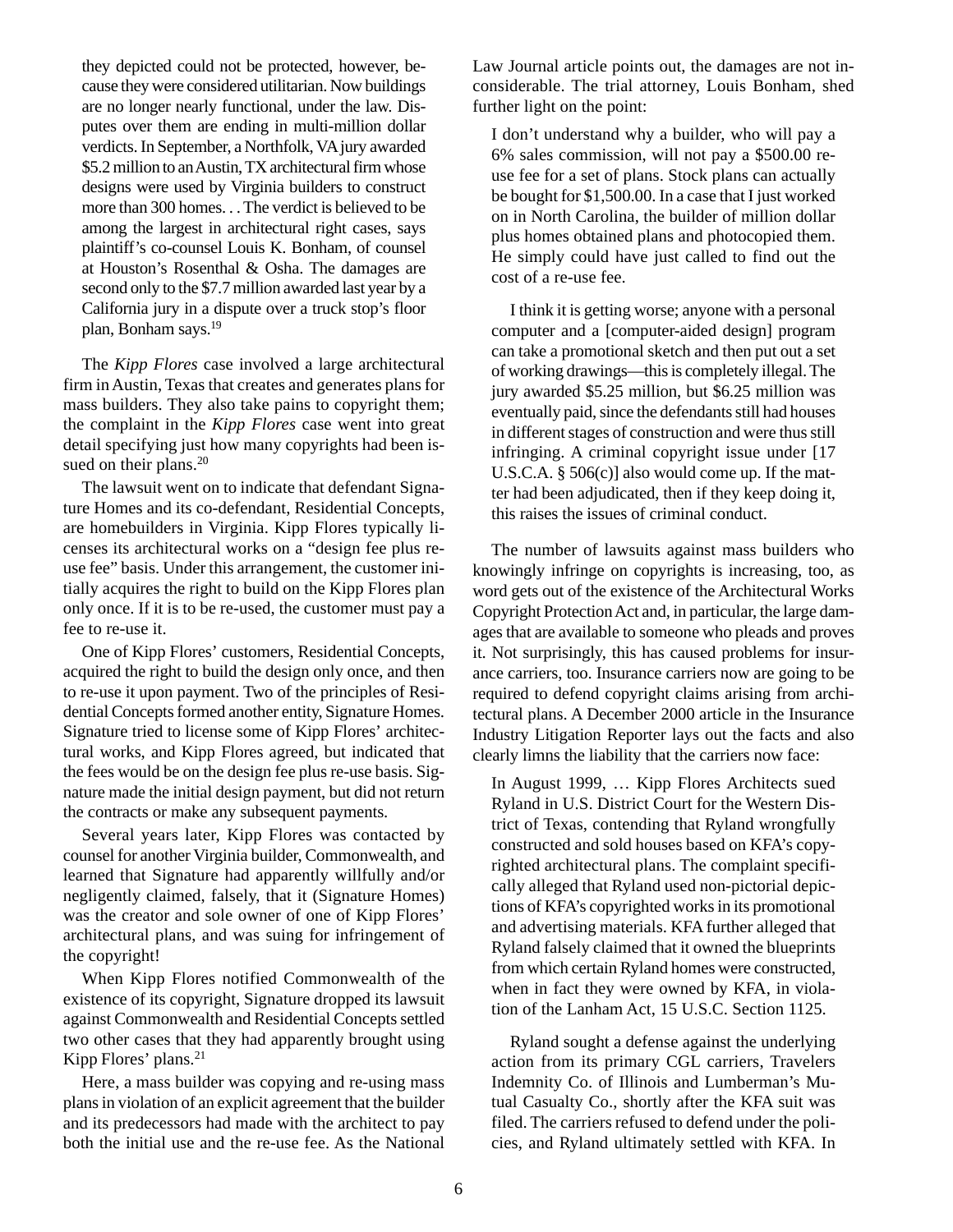August 2000, following settlement of the underlying matter, Ryland filed the instant action, seeking a declaration of coverage under the Travelers and Lumberman's policies.

… Judge Nowlin held that *Ryland sufficiently established a causal connection between the copyright claim and its advertising activities*, observing:

KFA specifically alleged that Ryland's advertisements and promotional materials—independent from the separate claims that Ryland built homes based on KFA's copyrighted plans—infringed on KFA's copyrights. Specifically, KFA alleged that the advertising itself infringed on the copyrights owned by KFA because the advertisements were contained in the 'non-pictorial depictions' of the wrongfully appropriated copyrighted architectural plans. Thus, the advertisements and promotional materials infringed KFA's copyright and did not merely "expose" the infringement. Accordingly, the court finds that there is a causal connection between the advertising activity and KFA's claim for copyright infringement.<sup>2</sup>

If architects can take advantage of a builder's insurance policy in obtaining a settlement or satisfaction of judgment on an architectural works copyright claim, this liability is a tremendous incentive to the bringing of such litigation.

Other examples of the mass builder type of infringement lawsuits abound. For example, another high-profile action, *Humphreys & Partners, LP v. Gibraltar Properties, Inc.*, 23 involved an interesting re-use of a novel idea created by a large Texas architecture firm, Humphreys & Partners, Architects. HPA and its principal, Mark Humphreys, gained national prominence for a particular style of multi-family housing known as "The Big House." The "big house" style involves a number (typically 6 to 10) of apartment or condominium units in a single structure, but with the exterior features designed and arranged so that the structure appears to be a large, upscale, single-family house, rather than a block of apartment or townhouse units. Typically, each unit has an enclosed garage and an entry door at ground level, but the features are arranged so that the structure appears to have a single front door and a three-car garage, and thus appears to be a large single-family house rather than a multi-family structure.<sup>24</sup>

The *Humphreys* lawsuit had in it a great deal of specifics as to the degree and nature of Humphreys' attempt to copyright HPA's works.<sup>25</sup> According to the complaint, Gibraltar, a developer in Indiana, and Gibraltar Design, its in-house design firm, were working with another development firm, Flaherty & Collins, in 1997. They wanted to develop multi-family housing projects in the Indiana market. They had Flaherty & Collins contact Humphreys to express interest in the "big house" plans and architectural details. Humphreys' representatives met with Gibraltar and Flaherty and made a proposal. During that process, Humphreys tendered drawings depicting the copyrighted works for demonstrative purposes. Those drawings bore Humphreys' title block, seals, and copyright legend.

According to the complaint, Gibraltar decided to "simply steal HPA's intellectual property and thereby deprived HPA of the revenues it would have earned from the creation and licensing of derivatives of the copyright works."26 The complaint then went into great detail showing the infringements and identifying the projects that Gibraltar was building based on the "big house" plans.

The lawsuit resolved with damages, including rentals over the life of the asset as an additional item; the infringer was operating the properties as apartment complexes. Witnesses saw the plaintiff's plans side-by-side with the ones that an architect working for the defendants was working on. The damages rendered the asset essentially useless; no future income could be earned unless it was transmitted on to the architects.<sup>27</sup>

The commercial enforceability of these types of copyrights cannot be overstated; Humphreys' "big house" design is gaining notoriety all over the United States. In a 1997 news story in Multi-Housing News, Humphreys had more than ten of the "big house designs" under construction from Florida to Nebraska, with more planned. Quoting Humphreys, the article indicated "So far, almost every single client has a site that is having difficulty being approved for multi-family," said Humphries, noting that the single-family look can help obtain approvals in communities opposed to multi-family.28

The expansion is not lost on Humphreys, either. In a September 18, 2002 news article in the Los Angeles Business Journal, Humphreys announced that it was opening a regional office in Santa Monica, California. The planning and design problem that Humphries solved both in Texas and Indiana apparently can be solved in California, too.

What we have learned from this review of the activity in the creation of and enforcement of the Architectural Works Copyright Protection Act is that, while the law itself may be nebulous, the stakes are very high and judges and juries are willing to give awards, nebulous standards or not. The Act itself was designed to bring the United States into compliance with European standards under the Berne Convention; most writers agreed that it did, at best, an imperfect job of doing that. In particular, as an author indicated in a recent law review article:

Under the AWCPA's provisions, the architect must forgo the exclusive right to adapt her design, as